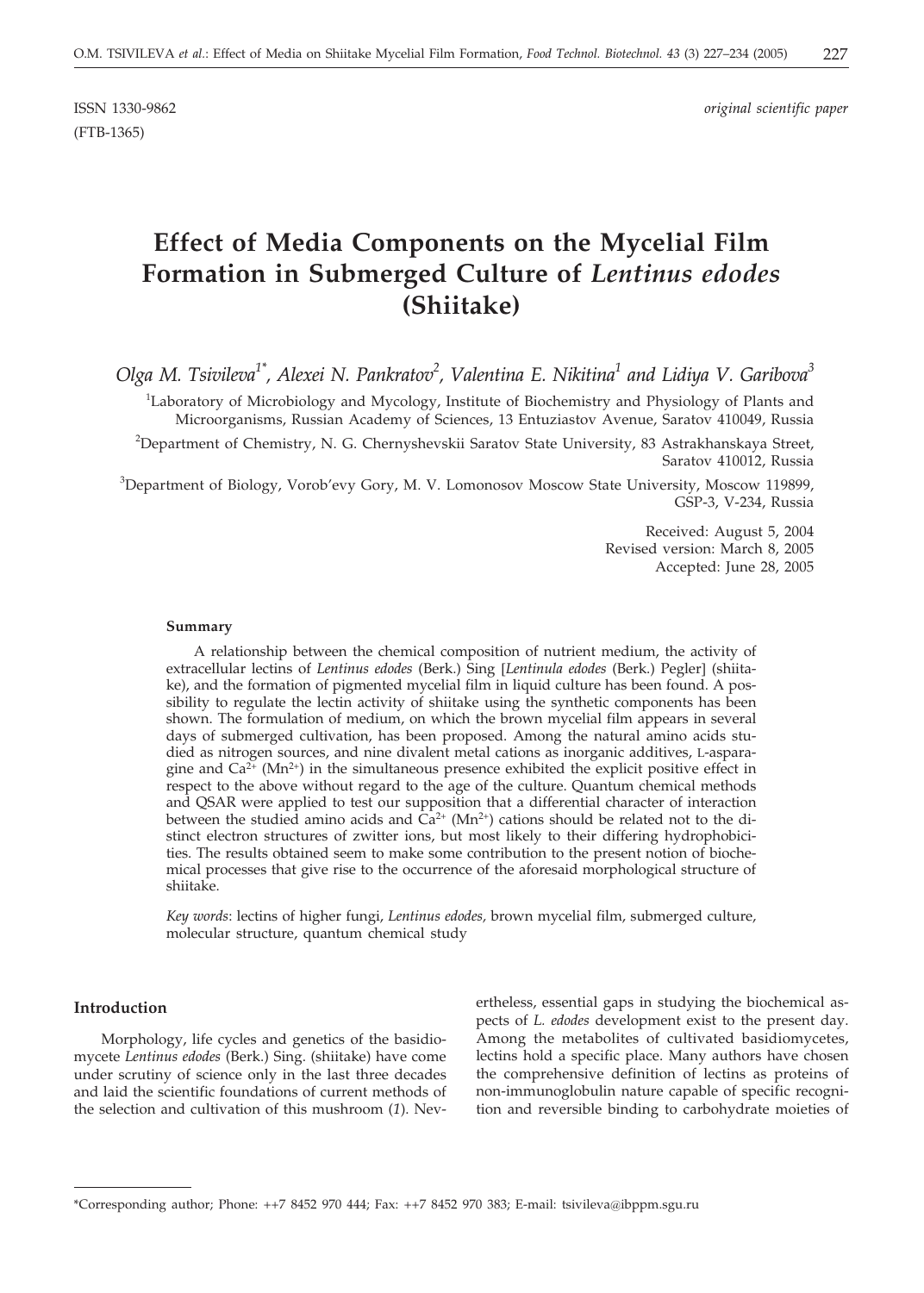complex carbohydrates without altering covalent structure of any of the recognized glycosyl ligands (*2*). The work by Jeune *et al.* (*3*) pioneered the descriptions of shiitake lectins, using *L. edodes* carpophore for lectin isolation. Our earlier works dealt with finding and studying the lectin activity of culture liquid and submerged mycelium of *L. edodes*; with establishing the carbohydrate-binding specificity of the lectins revealed; and with exploring the lectin activity in relation to some physicochemical factors of cultivation (*4,5*). Pigmented mycelial film (MF) has proved an attractive and interesting topic, from the aspect of both research and production. MF may be considered a step of morphogenesis peculiar to shiitake, normally followed by the formation of primordia and then fruit bodies (*6*).

The present work aims at establishing the relations between the process of MF formation and the extracellular lectin activity in the presence of divalent metal cations and natural amino acids in liquid medium for cultivation.

#### **Materials and Methods**

*Lentinus edodes* F-249, obtained from the Department of Mycology and Algology of the Moscow State University (Russia), was used. The mycelia were maintained on agar 1.8 % slants of malt extract  $(30 \text{ g/L})$  medium.

Submerged cultivation of *L. edodes* was performed on the synthetic media with carbon source (concentration of carbon 300 mM): D-glucose (Glc), sucrose (Suc), L-arabinose (Ara); nitrogen source:  $NH<sub>4</sub>Cl$  or  $NaNO<sub>3</sub>$ (carbon to nitrogen ratio (C:N) in media from 7.5:1 up to 150:1); and natural amino acids (nitrogen 20 mM). Salts of divalent metals, chlorides or sulphates, served as the additions to growing media:  $MgSO_4$ ·7H<sub>2</sub>O, CaCl<sub>2</sub>·2H<sub>2</sub>O,  $MnCl_2·4H_2O$ ,  $FeSO_4·7H_2O$ ,  $CuSO_4·5H_2O$ ,  $ZnSO_4·7H_2O$ ,  $CoCl<sub>2</sub>·6H<sub>2</sub>O$ , NiSO<sub>4</sub>·6H<sub>2</sub>O and SnCl<sub>2</sub>·2H<sub>2</sub>O.

Cultivation temperature was 26  $^{\circ}$ C, as the optimal temperature for mycelial growth in the given species (*1*).

Cultures of strain grown in 9-cm Petri dishes containing 20 mL of malt extract medium in the dark served to inoculate the liquid media just mentioned. Inoculum plugs (5-mm discs of mycelium and agar) were prepared with a specially designed metal plunger to insure uniformity (*7,8*). Three 5-mm discs of the fungi were added per 50 mL of the mineral medium.

Hemagglutination was assayed by standard serial dilution of the samples using a 2 % suspension of trypsinized rabbit erythrocytes in phosphate buffer 10 mM, pH=7.2, containing NaCl 0.15 M (PBS) (*9*). Activity was expressed in terms of titer (T), which is the reciprocal of the highest dilution of a sample causing detectable hemagglutination after 1.5 h at room temperature.

*Ab initio* computations within the restricted Hartree- -Fock formalism in the 6–31G\* basis (*10*) were performed using the software from the HyperChem package (HyperChem (TM), Hypercube, Inc., USA) with the complete geometry optimization (Polak-Ribiere conjugate gradient function minimizer) (*11*). On quantum chemical computations a gradient norm was made, not exceeding  $0.08 \text{ kJ/(mol·Å)}$ .

# **Results and Discussion**

The involvement of *L. edodes* lectins in MF formation has received its confirmation from a number of experiments we performed earlier. Firstly, lectin activity of the extracts from mycelia grown on several agar media was elucidated in relation to fruiting. The higher the mycelial hemagglutination titer, the faster the MF formed with the greater lectin activity therewith (*5*). In our experiments on the carpophores obtained in Petri dishes, we observed the subsequent fruiting in the case of brown films with maximum lectin activity. Secondly, lectin activity of *L. edodes* was examined at different morphogenesis steps. The gain in hemagglutination titers at the MF step as compared to mycelium, and the further decrease in activity at the primordial and fruit body steps, were observed on different substrates (*5*).

In the present work, the efforts were made to achieve MF formation on liquid synthetic media. A growing medium was optimized with respect to the lectin activity of the culture, for which purpose the values of hemagglutination titers of culture liquid were followed in dynamics, using nutritional components of different chemical natures. Table 1 shows relevant data for different molar ratios between carbon and nitrogen, the latter being examined in both inorganic and organic forms. As can be seen from Table 1, the case of ammonium salt at C:N equal to 150:1 presents the most favourable inorganic nitrogen. The activity of extracellular lectins of *L. edodes* F-249 is highest in the media composed using amino acids. Thus, hemagglutination titer reaches 4096 at C:N of 17:1 in the instance of L-asparagine (Asn) (Table 1). Nevertheless, MF appeared in liquid culture at the age of 55–60 days only.

Table 1. Maximal titers of hemagglutination at different carbon:nitrogen ratios in culture medium of *L. edodes* F-249

| Nitrogen<br>source | C: N   | Titer of<br>hemagglu-<br>tination | Age of<br>culture/day |  |
|--------------------|--------|-----------------------------------|-----------------------|--|
|                    | 150:1  | 1024                              | 13                    |  |
|                    | 75:1   | 64                                | 1, 9 to 27            |  |
| NH <sub>4</sub> Cl | 30:1   | 64                                | 1, 13 to 27           |  |
|                    | 12.5:1 | 64                                | 13 to 27              |  |
|                    | 7.5:1  | 64                                | 13 to 27              |  |
|                    | 150:1  | 512                               | 1 to 3, 7, 11 to 14   |  |
|                    | 75:1   | 512                               | 7, 11                 |  |
| NaNO <sub>3</sub>  | 30:1   | 128                               | 1 to 3, 7 to 17       |  |
|                    | 15:1   | 128                               | 1 to 3, 7, 11 to 17   |  |
|                    | 10:1   | 512                               | 3                     |  |
|                    | 7.5:1  | 256                               | 3                     |  |
|                    | 152:1  | 128                               | $1$ to $9$            |  |
| L-asparagine       | 77:1   | 1024                              | 3 to 7                |  |
|                    | 32:1   | 1024                              | $1$ to $7$            |  |
|                    | 17:1   | 4096                              | 3 to 7                |  |
|                    | 12:1   | 1024                              | 3 to 7                |  |
|                    | 9.5:1  | 1024                              | $1$ to $7$            |  |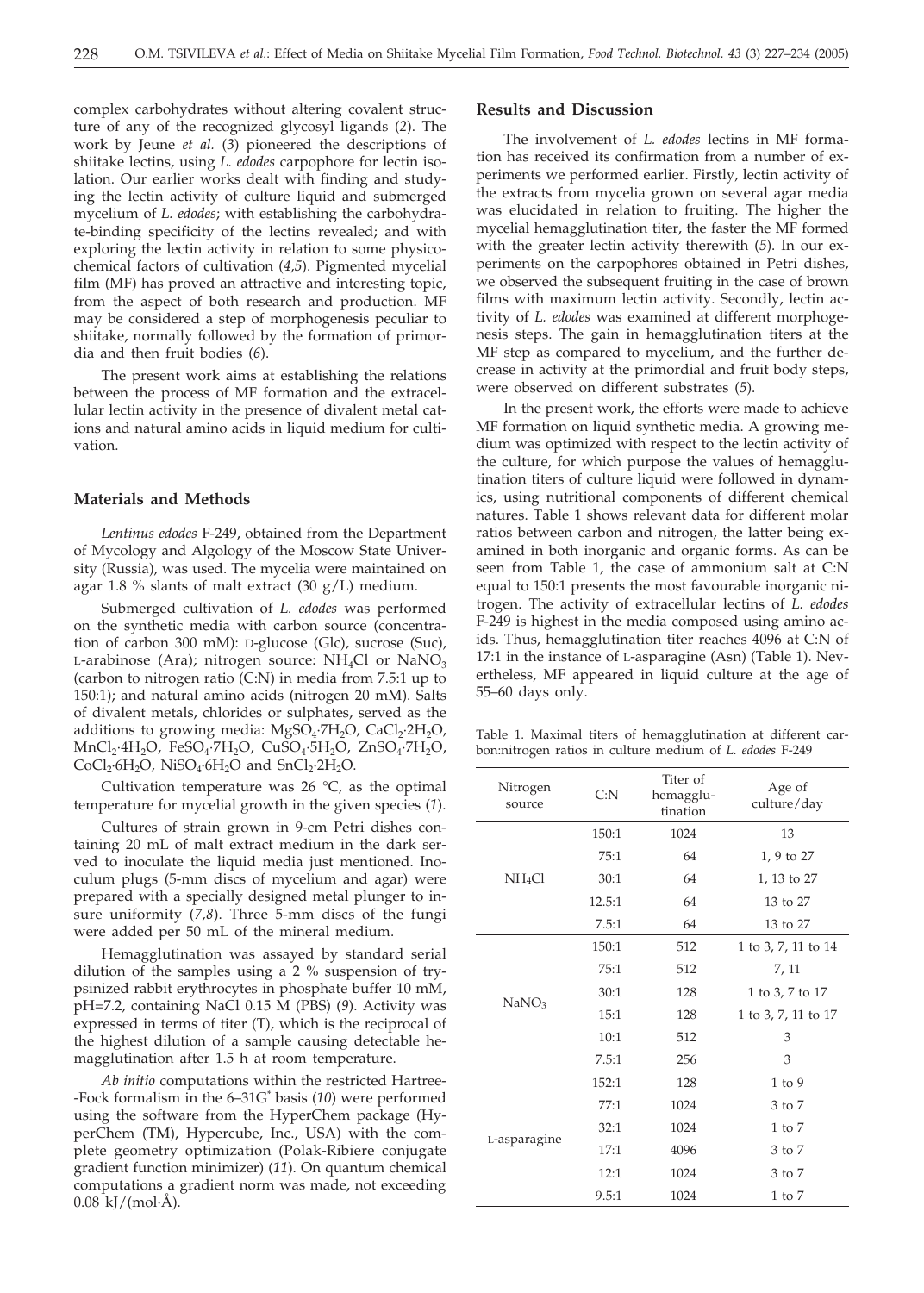Searching for the improved formulation of liquid medium in respect to MF formation, we used additions to the liquid synthetic medium. Results of assays of lectin activity of *L. edodes* F-249 in culture liquid containing salts of metals(II) were presented in the form of plotted dependences between hemagglutination titer and growth duration. The latter quantity was chosen based on our earlier data on the strain's growth rate and on the occurrence of stationary phase after 21 days of cultivation (*4*).

Figs. 1–8 show the results of studying the lectin activity of culture liquid of *L. edodes* F-249 growing in the presence of  $M^{2+}$  cations. The source of nitrogen was Asn. Compositions of the corresponding media of submerged cultivation are exemplified in Table 2.

Table 2. Compositions of media with  $M^{2+}$  additions for submerged cultivation of *L. edodes* F-249

| Component                               |          |     | 3   |     |     | h   |     |
|-----------------------------------------|----------|-----|-----|-----|-----|-----|-----|
| $c(D\text{-}glucose)/mM$<br>(by carbon) | 300      | 300 | 300 | 300 | 300 | 300 | 300 |
| $c$ (L-asparagine)/mM<br>(by nitrogen)  | 20       | 20  | 20  | 20  | 20  | 20  | 20  |
| $c(M^{2+})/mM$                          | $\Omega$ |     |     |     | 6   |     | 10  |

The growing media with calcium [carbon sources were Glc (Fig. 1), Suc (Fig. 2), Ara (Fig. 3)] differ from each other in both the values of hemagglutination titers (maximal ones contain 1024 for Glc and Ara, 256 for Suc) and periods of exhibiting the highest lectin activity. Thus, titer 1024 is observed with  $Ca^{2+}$  content of 1 mM at the 9th day and during the interval of 16 to 28 days of cultivation in the case of Glc, but only within the interval of 21 to 28 days with Ara. The maximal lectin activity (titer 256) on the medium with Suc is observed on the 3rd and 5th days only, therewith at the same concentration of  $Ca^{2+}$  of 1 mM.

Higher content of magnesium (2 mM) assists in exhibiting the highest activity of *L. edodes* F-249 extracellular lectins for the medium with this cation. Hemagglutination titer of culture liquid here contains 1024 du-



**Fig. 1.** Dependence of hemagglutination titer (log*T*) of *L. edodes* F-249 culture liquid with the addition of  $Ca^{2+}$  and D-glucose as a carbon source on cultivation time.  $c(Ca^{2+})/mM: 1-0, 2-1, 3-2, 4$  $-4$ ; 5 – 6; 6 – 8; 7 – 10



**Fig. 2.** Dependence of hemagglutination titer (log*T*) of *L. edodes* F-249 culture liquid with the addition of  $Ca^{2+}$  and sucrose as a carbon source on cultivation time.  $c(Ca^{2+})/mM: 8-0; 9-1; 10-2;$  $11 - 4$ ;  $12 - 6$ ;  $13 - 8$ ;  $14 - 10$ 



**Fig. 3.** Dependence of hemagglutination titer (log*T*) of *L. edodes* F-249 culture liquid with the addition of  $Ca^{2+}$  and L-arabinose as a carbon source on cultivation time.  $c(Ca^{2+})/mM: 15-0; 16-1; 17$  $- 2$ ;  $18 - 4$ ;  $19 - 6$ ;  $20 - 8$ ;  $21 - 10$ 

ring the longest among the all aforementioned periods of growth, namely 13 to 28 days (Fig. 4).



**Fig. 4.** Dependence of hemagglutination titer (log*T*) of *L. edodes* F-249 culture liquid with the addition of  $Mg^{2+}$  and D-glucose as a carbon source on cultivation time.  $c(Mg^{2+})/mM$ : 22 – 0; 23 – 1; 24  $-2$ ;  $25 - 4$ ;  $26 - 6$ ;  $27 - 8$ ;  $28 - 10$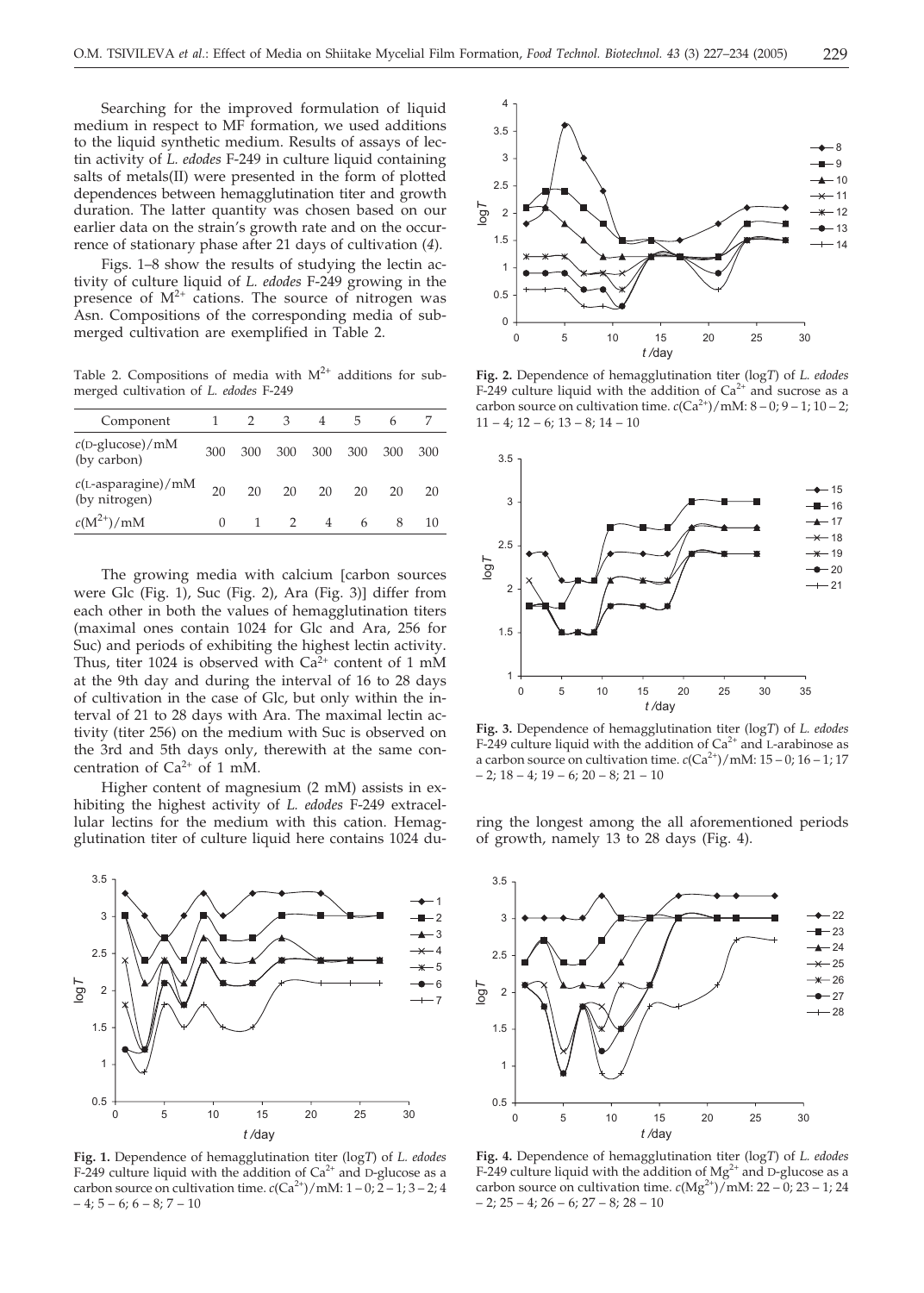In the case of manganese (Fig. 5), like calcium, 1 mM concentration of the cation is the most favourable for exhibiting the lectin activity; culture age is 21 to 28 days; titer does not exceed 512. Regarding other concentrations of  $Mn^{2+}$ , the only case when titer assumed its maximal value of 512 was with the presence of  $Mn^{2+}$  2 mM on the 5th day.



**Fig. 5.** Dependence of hemagglutination titer (log*T*) of *L. edodes* F-249 culture liquid with the addition of  $Mn^{2+}$  and D-glucose as a carbon source on cultivation time.  $c(Mn^{2+})/mM$ : 29 – 1; 30 – 2; 31  $-4$ ; 32 – 6; 33 – 8; 34 – 10

It seems interesting that, when using divalent cations of copper as the addition to synthetic medium of *L. edodes* F-249 cultivation (Fig. 6), the dependence »lectin activity –  $M^{2+}$  concentration» opposite to that observed for the other metals in the present work takes place. The highest activity of extracellular lectins is exhibited on the medium with maximal copper content, hemagglutination titer is 1024 at the culture ages of 5 and 21–28 days. Whereas up to 3 days of growth the  $Cu<sup>2+</sup>$  concentration of 6–8 mM is optimal (titer is 256 as compared to 128 for  $Cu^{2+}$  10 mM), within the whole cultivation period of 5–28 days the hemagglutination titer of liquid medium is the highest at  $Cu^{2+}$  8–10 mM. The concentrations of 1 and 2 mM, discussed above for other metals, in the case of  $Cu^{2+}$  encourage manifestation of the maxi-



**Fig. 6.** Dependence of hemagglutination titer (log*T*) of *L. edodes* F-249 culture liquid with the addition of  $Cu^{2+}$  and D-glucose as a carbon source on cultivation time.  $c$ ( $Cu^{2+}$ )/mM:  $35 - 1$ ;  $36 - 2$ ;  $37 4; 38 - 6; 39 - 8; 40 - 10$ 

mal lectin activity for these concentrations with titers 256 and 512, respectively, at the culture age of 21–28 days.

The results of studying the effects of divalent cations of iron, zinc, tin, nickel and cobalt on the activity of *L. edodes* F-249 extracellular lectins are shown in Figs. 7 and 8. The maximal lectin activity in the cases of both iron and zinc is characterized by titer 128. The activity is higher when using  $Fe^{2+}$  as the medium component compared to  $Zn^{2+}$ , with one exception (14-day culture,  $M^{2+}$ concentration of 10 mM). After 3 days of growth, the increase in cation's concentration from 4 to 10 mM does not influence the value of hemagglutination titer in the case of  $Zn^{2+}$ , but leads to the 2 times decrease in the mentioned quantity at the culture age of 14 days on the medium containing iron.

The higher the metal cation concentration, the lower is the lectin activity. Slight increase (twice) in titer value could be noted only in the case of  $Sn^{2+}$  after 10 days of growth. Using the additions of  $Co<sup>2+</sup>$ , 4-fold diminution



**Fig. 7.** Dependence of hemagglutination titer (log*T*) of *L. edodes* F-249 culture liquid with the addition of metal cations  $c(M^{2+})=4$ mM and D-glucose as a carbon source on cultivation time. Salt of M2+: 41 – FeSO4**·**7H2O; 43 – NiSO4**·**6H2O; 45 – ZnSO4**·**7H2O; 47 – CoCl<sub>2</sub>·6H<sub>2</sub>O; 49 – SnCl<sub>2</sub>·2H<sub>2</sub>O



**Fig. 8.** Dependence of hemagglutination titer (log*T*) of *L. edodes* F-249 culture liquid with the addition of metal cations  $c(M^{2+})=10$ mM and D-glucose as a carbon source on cultivation time. Salt of M2+: 42 – FeSO4**·**7H2O; 46 – ZnSO4**·**7H2O; 48 – CoCl2**·**6H2O; 50 – SnCl2**·**2H2O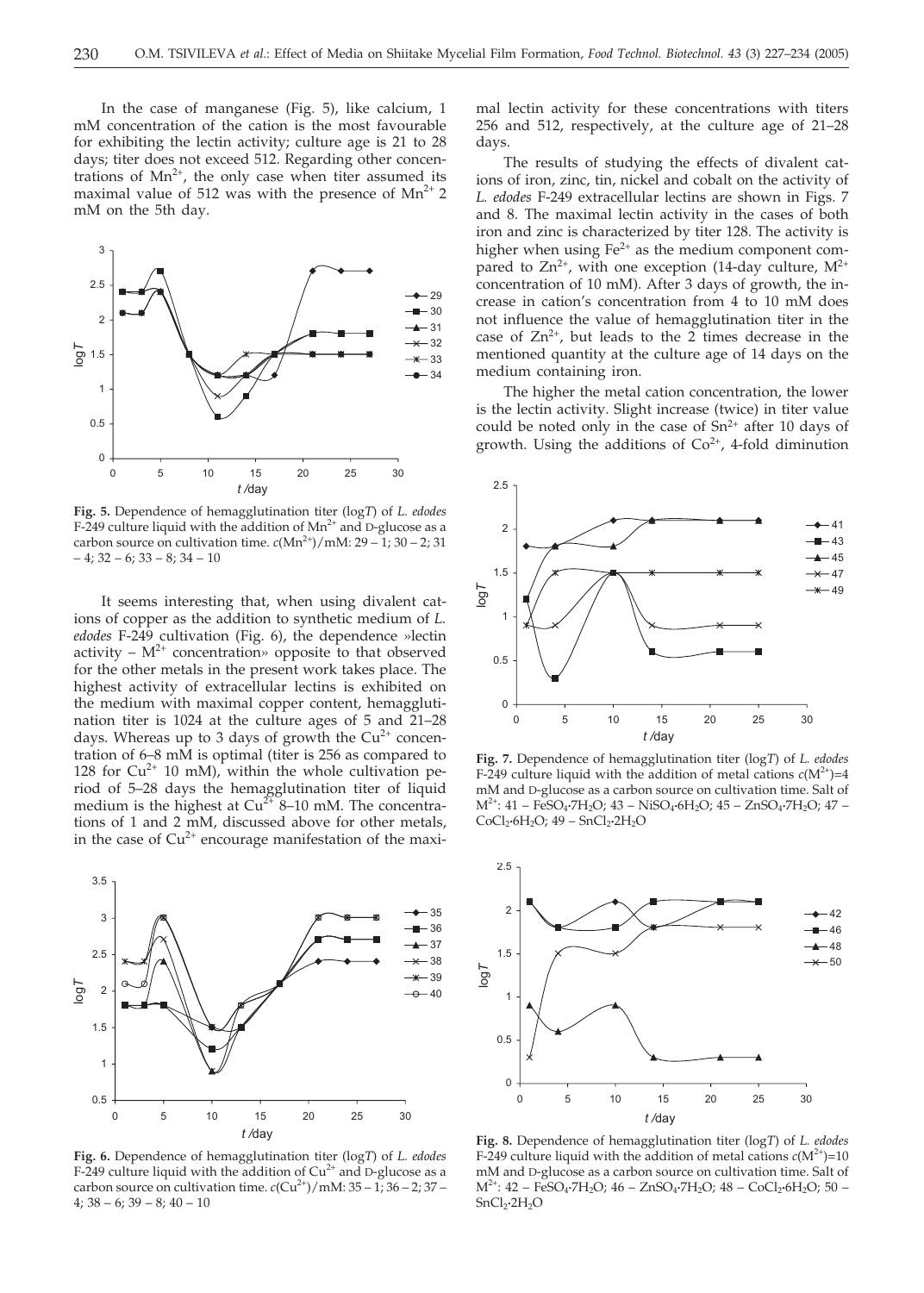of hemagglutination titer of culture liquid from the concentration of 10 mM  $Co<sup>2+</sup>$  to 4 mM can be observed. The most negative effect of introducing the bivalent cations into the nutrient medium takes place with nickel: lectin activity passes through the maximum on the 10th day of cultivation (titer is 32) at  $Ni^{2+}$  4 mM, and is not displayed at all at 10 mM (for this reason the curve for  $Ni<sup>2+</sup>$  is absent in Fig. 8).

The data obtained for metals generating the aforesaid nine cations allow the following series to be composed in the order of decreasing positive effect with respect to the activity of shiitake extracellular lectins: Mg> Ca>Cu>Fe>Mn>Zn~Sn>Co>Ni. We have found that MF forms in the presence of divalent calcium (concentration interval: 2 to 10 mM) or manganese (concentration interval: 0.5 to 2 mM) cations in the liquid culture medium. The formation of *L. edodes* F-249 MF occurs in 3 to 9 days after inoculation, depending on the cation concentration, whereas in its absence, the formation of this morphological structure on the same growth medium is observed at the culture age of about two months. The process of MF formation is characterized by 8 to 128 times decreased hemagglutination titer of culture liquid (Figs. 1–3 and 5). Thus, at the manganese(II) content of 2 mM within the period of 5 to 11 days of growth (Fig. 5), hemagglutination titer diminishes from 512 down to 4. That is in agreement with high lectin activity we detected for the extracts from the above morphological structure.

In the absence of amino acid source in culture liquid, any effect of the studied cations on the MF formation was not observed. Therefore, positive influence of Asn was most pronounced among the natural amino acids. Thus, the explicit effect of  $Ca^{2+}$  or  $Mn^{2+}$  cations and Asn in the simultaneous presence with the MF occurrence in submerged culture takes place.

It would appear reasonable that Asn participates in definite biochemical processes mediated by calcium(II) and manganese(II) ions. Provided that the distinct properties of Asn as the component of liquid nutrient medium are reduced to chemical binding in solution, the electronic structure of Asn molecule should stand out even among the structurally close amino acids. Furthermore, it is known that carbohydrates interact with lectins, among others, through complex networks of hydrogen bonds. Therewith the amide hydrogen and carbonyl oxygen of Asn in the combining sites of lectins are commonly involved in such protein-carbohydrate interactions (*12*). To get a better insight in this problem, the quantum chemical calculations were used.

The supposition might arise that the amide grouping serves as the reactive fragment of Asn. The indirect argument in favour of reversible interaction between Asn and metal cation via the primary amide group, but not chelating with a participation of amine and carboxylic functions, consists in the fact that the latter process is characteristic, to greater extent, for such cation as copper(II), and to much lesser extent for calcium(II) and manganese(II) cations (*13*). Due to the conjugation in amide group, the nucleophilic properties of nitrogen considerably decrease. The most probable centre of binding a metal cation is the oxygen atom. This also agrees with the principle of hard and soft acids and bases (*14–16*). Mainly the interaction of a hard Lewis acid–calcium(II) or manganese(II) cation with a hard reactive centre–oxygen atom is present. Provided that the reactive fragment is COOH group, there is not any alternative to binding the metal via the oxygen atom. Hard- -hard interaction is charge-controlled (*14*).

Glutamine (Gln) is the only nearest structural analogue of Asn among the amino acids studied that has the CONH<sub>2</sub> group in its composition, apart from Asn. In spite of the fact that Gln molecule differs from the Asn molecule by a single methylene unit, nevertheless Gln, contrary to Asn, does not exert any detectable influence, as the component of nutrient medium, on the shiitake MF formation. It is important to explain different chemical behaviour of these two structurally analogous compounds. Starting from the aforesaid, the supposition could be made that the distinct reactivities are owing to different charges on probable reactive centres.

The processes under consideration occur in aqueous solutions, in which amino acids exist in the form of zwitter ions. By means of the restricted Hartree-Fock (RHF) formalism in the 6–31G\* basis (*10*), we have carried out the *ab initio* computations of the electron structure of Asn and Gln zwitter ions. Fig. 9 shows the relevant results.



#### Glutamine

**Fig. 9.** Charges on atoms of zwitter-ions of amino acids obtained from the data of  $RHF/6-31G^*$  computations within the framework of analysis of orbital populations by Mulliken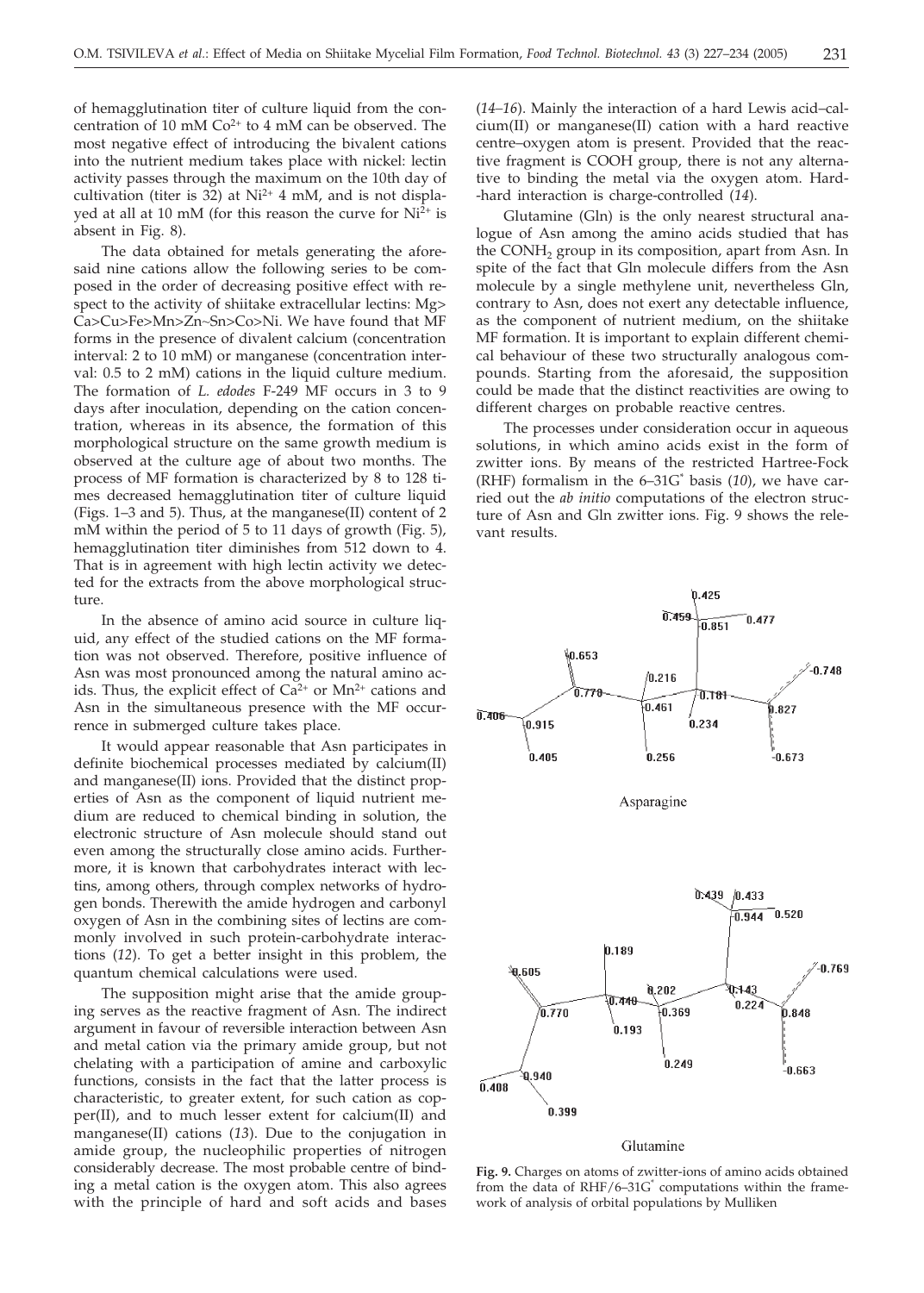| Compound   | van der Waals<br>surface/ $\AA^2$<br>(15,16) | van der Waals<br>surface/ $\AA^2$<br>(17, 18) | Volume/<br>$\AA^3$ | logP | Refraction/ | Polarizability/ |
|------------|----------------------------------------------|-----------------------------------------------|--------------------|------|-------------|-----------------|
| Asparagine | 245.78                                       | 283.20                                        | 407.54             | 1.76 | 23.20       | $10.59^{\rm a}$ |
| Glutamine  | 286.46                                       | 314.73                                        | 464.69             | 2.01 | 27.96       | $12.43^{\circ}$ |

Table 3. Selected QSAR quantities of zwitter ions of amino acids

<sup>a</sup>Atomic-additive scheme does not involve the parameter for ammonium nitrogen atom

As it can be seen from Fig. 9, the charge characteristics of probable reactive centres for both amino acids are very close to each other. Obviously, the differential character of the interaction of the acids in question with the metal cations is not related to the zwitter ions electron structure.

To elucidate other factors affecting the chemical behaviour of the two amino acids in their interaction with metal cations, we have computed, using the software from the HyperChem package, the QSAR quantities of Asn and Gln zwitter ions. The results are shown in the Table 3.

From Asn to Gln, regular increase is observed for van der Waals surface (*17–20*) and volume (*19*) of the molecules, as well as refraction (*21,22*), polarizability  $(23)$  and  $logP$   $(21,22,24,25)$  [P is the partition coefficient in the system of 1-octanol-water, commonly accepted to be a measure of hydrophobicity]. As the logP values demonstrate, substances occupy mid-positions in the series of hydrophobicity. For comparison, we shall note that in the case of evidently hydrophobic hexane and 1-octanol, the logP values are 2.88 and 2.53, respectively, for hydrophilic methanol  $logP = -0.27$ , and for water  $logP = -0.51$ .

Apparently, distinct reactivities of the two zwitter ions are, to some extent, due to their differential hydrophobicity. Asn, as a less hydrophobic reactant, possesses a more firmly attached hydrate shell and, consequently, bonds a metal cation less rigidly, *i.e.* reversibly. At the same time, as seen from Table 3, Asn and Gln differ only slightly in hydrophobicity. Moreover, the computed atomic-additive scheme for estimating the logP quantities does not take into account a high degree of charge separation in molecular systems, thus underestimating their hydrophilicity and tendency to equalize hydrophilicity because of the similarity of electron density distribution (Fig. 9). Differences in polarizability and refraction must not be of decisive importance, since a hard-hard interaction has mainly an electrostatic character (*14*).

One of the reasons for high selectivity of Asn compared to Gln is expected to be a spatial factor. Starting from such criteria as the van der Waals surface and, especially, the volume of a molecule, one could search for the fragments appropriate for topology in the structure of protein on the basis of future data of X-ray structural analysis.

It has also been found that at the culture age of 3 to 6 months (more prolonged growth was not performed), *L. edodes* F-249 forms MF in the presence of not only Asn as amino acid source in the culture medium (again, divalent calcium or manganese at definite concentrations discussed above appeared to be a necessary condition).

As early as 3 days after inoculation of liquid medium, MF appeared in the presence of alanine (Ala), valine (Val), leucine (Leu), and in 6 days, isoleucine (Ile), threonine (Thr) and tryptophan (Trp). Table 4 contains the results of assays of *L. edodes* F-249 hemagglutinating activity on the selected liquid media. It can be seen that the positive effect with respect to shiitake MF formation occurs exclusively in the presence of such amino acids, for which a considerable, not less than 8 times within the initial 11 days of cultivation, decrease in hemagglutination titer of liquid medium. Therefore, assuming the aforesaid character of relationship »lectin activity of liquid medium – MF formation«, the cultures after 3 months of growth impose less stringent requirements on the amino acid source. The reasons for that are the subject of further comprehensive research.

Table 4. Lectin activity of *L. edodes* F-249 on the selected liquid media

| Nitrogen source | I    | П   | Ш    |
|-----------------|------|-----|------|
| Asn             | 1024 | 32  | 16   |
| Ala             | 512  | 256 | 32   |
| Val             | 512  | 16  | 16   |
| Leu             | 128  | 32  | 8    |
| <b>Ile</b>      | 256  | 128 | 32   |
| Thr             | 256  | 128 | 32   |
| Trp             | 512  | 512 | 32   |
| Gly             | 512  | 512 | 256  |
| Cys             | 64   | 32  | 32   |
| Asp             | 8    | 32  | 8    |
| Glu             | 32   | 32  | 8    |
| Phe             | 256  | 256 | 1024 |

I – culture liquid; age is 2 days

II – I + Ca<sup>2+</sup> 4 mM, age is 2 days

III – I + Ca<sup>2+</sup> 4 mM, age is 2 days<br>III – I + Ca<sup>2+</sup> 4 mM, age is 11 days

## **Conclusions**

Consequently, in present work it has been shown that the activity of *L. edodes* F-249 extracellular lectins depends on the presence of  $M^{2+}$  cations in the synthetic culture liquid and alters over the series Mg>Ca>Cu>Fe> Mn>Zn~Sn>Co>Ni. Cations of calcium (concentration range is 2 to 10 mM) or manganese (concentration range is 0.5 to 2 mM) are involved in the formation of shiitake MF in liquid culture medium under the necessary condition of simultaneous presence of the amino acid source. The effect of nitrogen source on the activity of extracel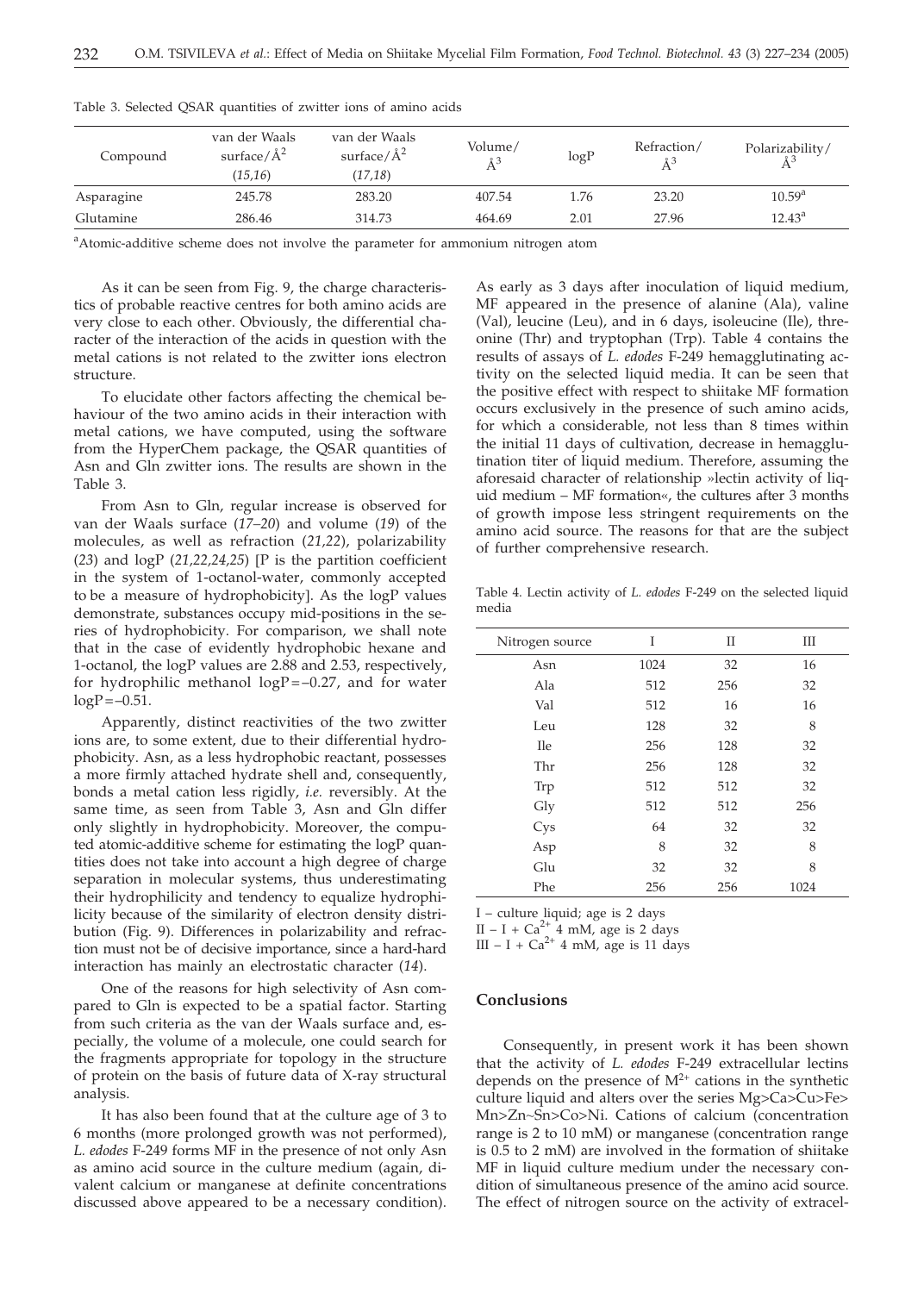lular lectins of shiitake has been assayed. The results of computations of the electron structure of Asn and Gln zwitter-ions performed by the RHF/6–31G\* *ab initio* method do not allow one to relate a differential character of interaction between the studied amino acids and  $Ca^{2+}$  $(Mn^{2+})$  cations to the distinct electron structure of zwitter-ions. The QSAR quantities we computed confirm that the difference in Asn and Gln reactivity is most likely associated with their differing hydrophobicities. The process of shiitake MF formation has been shown to be accompanied by the decrease in hemagglutination titer of culture liquid 8–128 times, which agrees with the high lectin activity of MF extracts we revealed earlier.

### *Acknowledgement*

The work was supported in part by grant No. 03- 04-48129 of the Russian Foundation for Basic Research.

#### **References**

- *1.* P. Przybylowicz, J. Donoghue: *Shiitake Growers Handbook: The Art and Science of Mushroom Cultivation*, Kendall/Hunt Publ. Co., Dubuque (1991).
- *2.* J. Kocourek, V. Horejsi: A Note on the Recent Discussion on Definition of the Term »Lectin«. In: *Lectins – Biology, Biochemistry, Clinical Biochemistry*, *Vol. 3*, T.C. Bog-Hansen, G.A. Spengler (Eds.), Walter de Gruyter, Berlin (1983) pp. 3–6.
- *3.* K.H. Jeune, I.J. Moon, M.K. Kim, S.R. Chung, Studies on lectins from Korean higher fungi; IV. A mitogenic lectin from the mushroom *Lentinus edodes*, *Planta Med. 56* (1990) 592.
- *4.* O.M. Tsivileva, V.E. Nikitina, L.V. Garibova, L.A. Zav'yalova, V.V. Ignatov, Hemagglutinating activity of *Lentinus* edodes (Berk.) Sing [Lentinula edodes (Berk.) Pegler], Mikro*biologiya*, *69* (2000) 38–44.
- *5.* O.M. Tsivileva, V.E. Nikitina, L.V. Garibova, V.V. Ignatov, Lectin activity of *Lentinus edodes*, *Int. Microbiol. 4* (2001) 41–45.
- *6.* E.A. Aleksandrova, L.A. Zav'yalova, V.M. Tereshina, L.V. Garibova, E.P. Feofilova, Obtaining of fruiting bodies and submerged mycelium *Lentinus edodes* (Berk.) Sing *Lentinu*la edodes (Berk.) Pegler], Mikrobiologiya, 67 (1998) 649–654.
- *7.* R.N. Trigiano, C.L. Fergus, Extracellular enzymes of some fungi associated with mushroom culture, *Mycologia, 71* (1979) 908–917.
- *8.* G.F. Leatham, M.A. Stahmann, Studies on the laccase of *Lentinus edodes*: Specificity, localization and association with the development of fruiting bodies, *J. Gen. Microbiol. 125* (1981) 147–157.
- *9.* M.D. Lutsik, E.N. Panasyuk, A.D. Lutsik: *Lectins*, Vishcha Shkola, L'vov University Press, L'vov (1981).
- *10.* W.J. Hehre, L. Radom, P.v.R. Schleyer, J.A. Pople: *Ab initio Molecular Orbital Theory*, Wiley, New York (1986).
- *11.* G. Dennis, R. Shnabel: *Numerical Methods of Conditionless Optimization and Solvation of Nonlinear Equations*, Yu.G. Evtushenko (Ed.), Mir, Moscow (1988).
- *12. The Lectins: Properties, Functions, and Applications in Biology and Medicine*, I.E. Liener, N. Sharon, I.J. Goldstein (Eds.), Academic Press, Orlando (1986).
- *13.* I.M. Korenman: *Organic Reagents in Inorganic Analysis: Reference Book*, Khimiya, Moscow (1980).
- *14.* R.G. Pearson, Hard and soft acids and bases, *J. Am. Chem. Soc. 85* (1963) 3533–3539.
- *15.* R.G. Pearson: *Theoretical Models of Chemical Bonding*, *Part 2,* Z. Maksic (Ed.), Springer-Verlag, Berlin (1990) p. 45.
- *16.* P.K. Chattaraj, P.v.R. Schleyer, An *ab initio* study resulting in a greater understanding of the HSAB Principle, *J. Am. Chem. Soc. 116* (1994) 1067–1071.
- *17.* W. Hasel, T.F. Hendrickson, W.C. Still, A rapid approximation to the solvent-accessible surface areas of atoms, *Tetrahedron Comput. Methodol. 1* (1988) 103–116.
- *18.* W.C. Still, A. Tempczyk, R.C. Hawley, Th. Hendrickson, Semianalytical treatment of solvation for molecular mechanics and dynamics, *J. Am. Chem. Soc. 112* (1990) 6127–6129.
- *19.* N. Bodor, Z. Gabanyi, Ch.-K. Wong, A new method for the estimation of partition coefficient, *J. Am. Chem. Soc*. *111* (1989) 3783–3786.
- *20.* A. Gavezotti, The calculation of molecular volumes and the use of volume analysis in the investigation of structured media and of solid-state organic reactivity, *J. Am. Chem. Soc*. *105* (1983) 5220–5225.
- *21.* A.K. Ghose, G.M. Crippen, Atomic physicochemical parameters for three-dimensional-structure-directed quantitative structure – activity relationships. 2. Modeling disperse and hydrophobic interactions, *J. Chem. Inf. Comp. Sci*. *27* (1987) 21–35.
- *22.* V.N. Viswanadhan, A.K. Ghose, G.N. Revankar, R.K. Robins, Atomic physicochemical parameters for three-dimensional-structure-directed quantitative structure – activity relationships. 4. Additional parameters for hydrophobic and dispersive interactions and their application for an automated superposition of certain naturally occurring nucleoside antibiotics, *J. Chem. Inf. Comp. Sci*. *29* (1989) 163–172.
- *23.* K.J. Miller, Additivity methods in molecular polarisability, *J. Am. Chem. Soc*. *112* (1990) 8533–8542.
- *24.* A.K. Ghose, G.M. Crippen, Atomic physicochemical parameters for three-dimensional-structure-directed quantitative structure – activity relationships. I. Partition coefficients as a measure of hydrophobicity, *J. Comput. Chem*. *7* (1986) 565–577.
- *25.* A.K. Ghose, A. Pritchett, G.M. Crippen, Atomic physicochemical parameters for three-dimensional-structure-directed quantitative structure – activity relationships. III. Modeling hydrophobic interactions, *J. Comput. Chem. 99* (1988) 80–90.